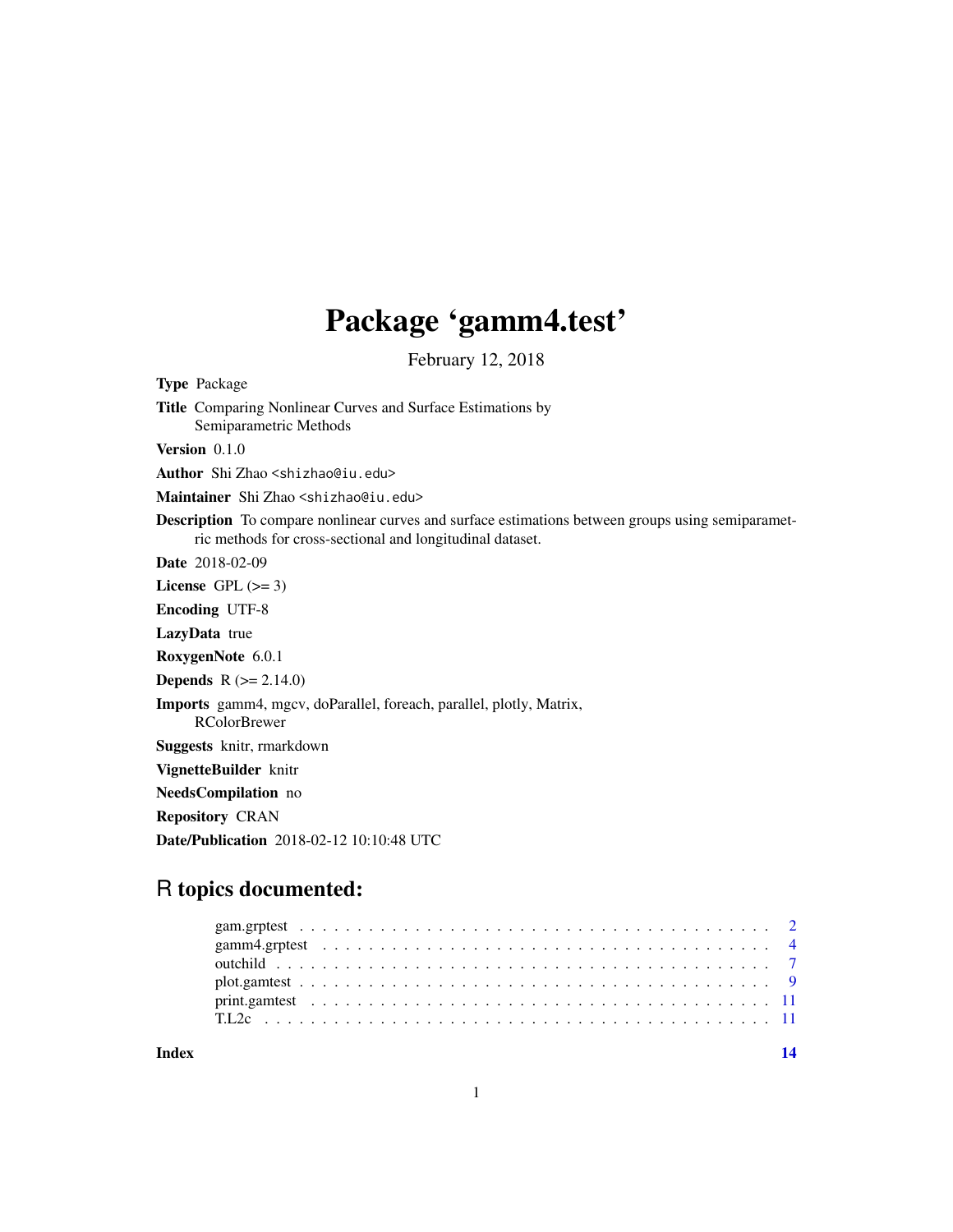<span id="page-1-1"></span><span id="page-1-0"></span>

#### Description

This function tests the equality of nonlinear curves and surface estimations based on L2 distance. The semiparametric estimation uses 'mgcv' package. The specific model considered here is

#### Usage

```
gam.grptest(formula, test, data, N.boot = 200, m = 225, parallel = FALSE)
```
#### Arguments

| formula  | A GAM formula. This is like the formula for a glm except that smooth terms (s)<br>and t2 but not te) can be added to the right hand side of the formula. |
|----------|----------------------------------------------------------------------------------------------------------------------------------------------------------|
| test     | An indicator of variable for testing nonlinear curves or surface estimations                                                                             |
| data     | A data frame or list containing the model response variable and covariates re-<br>quired by the formula.                                                 |
| N.boot   | the number of bootstrap replicates. This should be a single positive integer.                                                                            |
| m        | the number of the sampling points for the Monte-Carlo integration.                                                                                       |
| parallel | Parallel computation of semiparametric estimations with bootstrap samples for<br>getting test statistics under null hypothesis.                          |

#### Details

 $y_i = m_i(x_i) + e_i$ 

where  $m_i(.)$ , are semiparametric smooth functions; e\_ij are subject-specific errors. The errors e\_ij do not have to be independent  $N(0, \text{sigma}^2)$  errors. The errors can be heteroscedastic, i.e., e\_ij  $=$  sigma\_i(x\_ij)  $*$  u\_ij, where u\_ij are independent identically distributed errors with mean 0 and variance 1.

We are interested in the problem of testing the equality of the regression curves (when x is onedimensional) or surfaces (when x is two-dimensional),

 $H_0$ : m\_1(.) = m\_2(.) = ... v.s. H\_1: otherwise

The problem can also be viewed as the test of the equality in the one-sample problem for functional data.

A bootstrap algorithm is applied to test the equality of semiparametric curves or surfaces based on L2 distance.

#### See Also

[gam](#page-0-0) [gamm4.grptest](#page-3-1) [plot.gamtest](#page-8-1) [T.L2c](#page-10-1)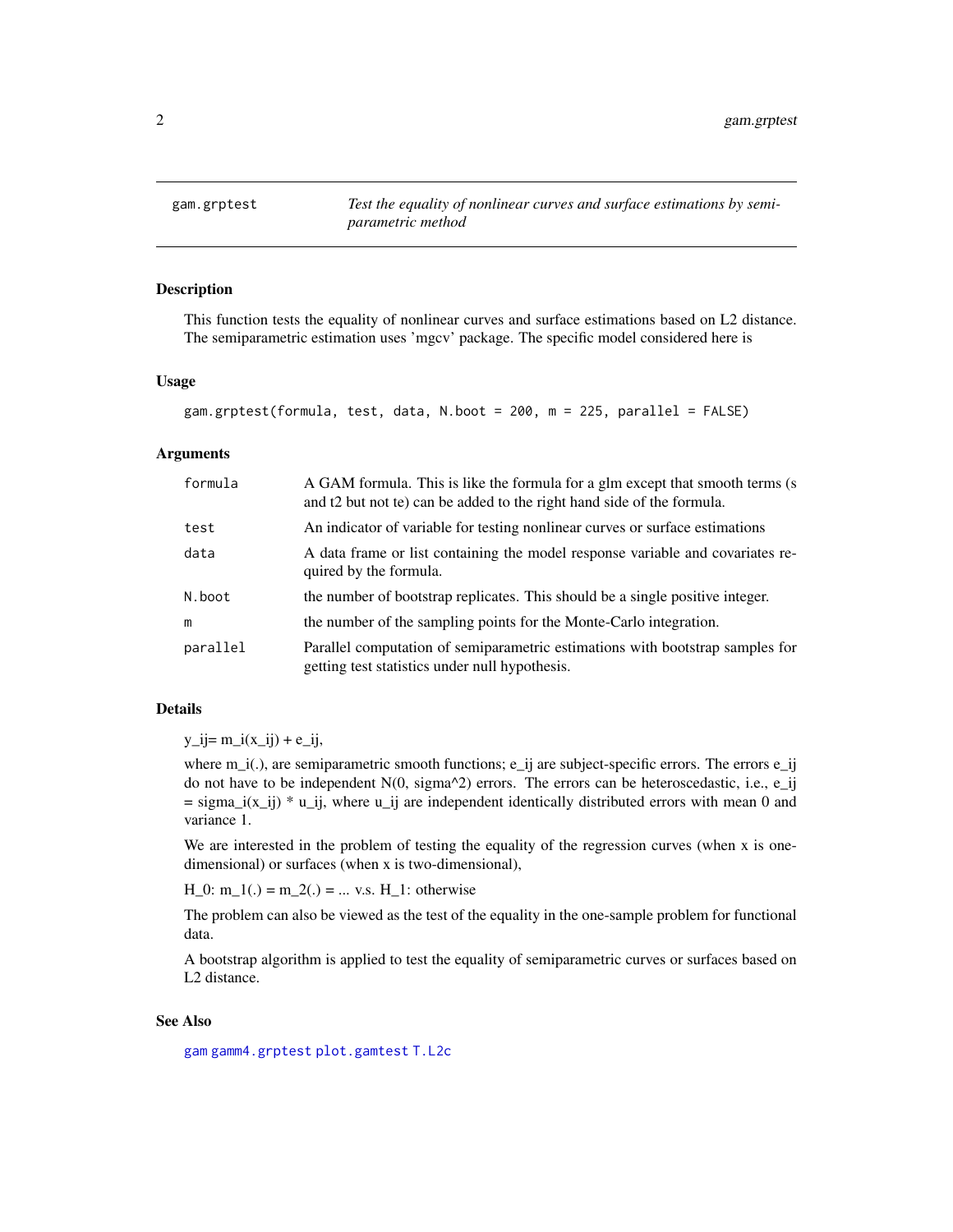#### gam.grptest 3

```
n1 < -200x1 \leftarrow runif(n1,min=0, max=3)sd1 < -0.2e1 \le - rnorm(n1, sd=sd1)
y1 \leftarrow \sin(2*x1) + \cos(2*x1) + e1n2 < -120x2 \le runif(n2, min=0, max=3)
sd2 < -0.25e2 \leq r \cdot \text{norm}(n2, sd = sd2)y2 \le -\sin(2*x2) + \cos(2*x2) + x2 + e2data.bind \le rbind(cbind(x1,y1,1), cbind(x2,y2,2))
data.bind <- data.frame(data.bind)
colnames(data.bind)=c('x','y','group')
t1 <- gam.grptest(y~s(x,bs="cr"), test=~group, data=data.bind, parallel=FALSE)
t1
plot(t1)
########
## Semiparametric test the equality for regression surfaces
## Simulate data sets
n1 < -500x11 \leftarrow runif(n1,min=0, max=3)x12 \le runif(n1, min=0, max=3)
sd1 < -0.2e1 \le - rnorm(n1,sd=sd1)
y1 \leftarrow 2*x11^2 + 3*x12^2 + e1n2 < -420x21 \leftarrow runif(n2, min=0, max=3)x22 <- runif(n2, min=0, max=3)
sd2 < -0.25e2 \leq rnorm(n2, sd=sd2)y2 <- 2*x21^2 + 3*x22^2 + 6*sin(2*pi*x21) + e2
n3 <- 550
x31 \leftarrow runif(n3,min=0, max=3)x32 \leftarrow runif(n3,min=0, max=3)sd3 \leq -0.2e3 \leq rnorm(n3,sd=sd1)y3 <- 2*x31^2 + 3*x32^2 + e3
data.bind <- rbind(cbind(x11, x12 ,y1,1), cbind(x21, x22, y2,2), cbind(x31, x32, y3,3))
data.bind <- data.frame(data.bind)
colnames(data.bind)=c('x1','x2', 'y','group')
```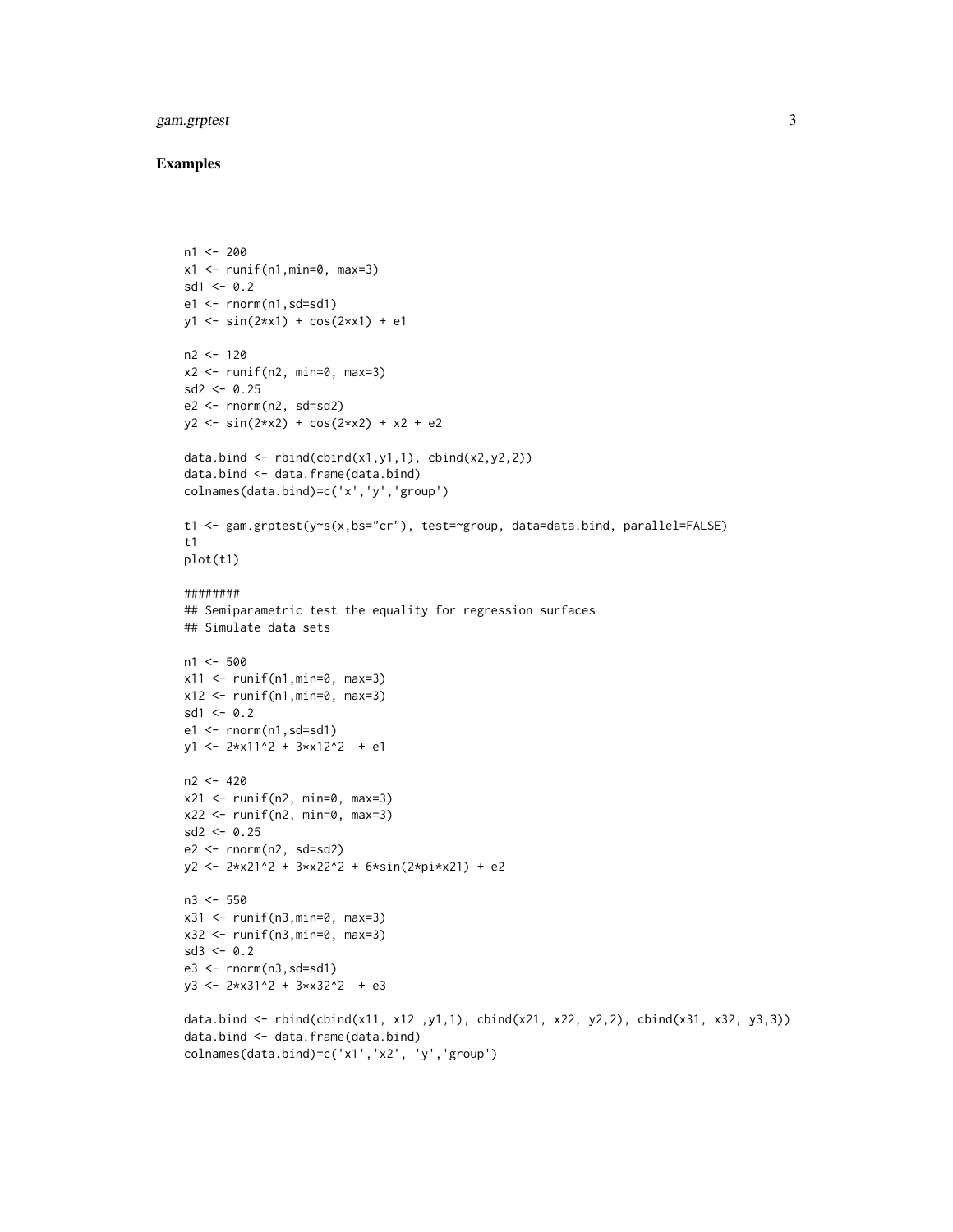```
tspl <- gam.grptest(y~s(x1,x2), test=~group, data=data.bind, N.boot=200, m=225, parallel=FALSE)
tspl$p.value #p-value
plot(tspl, test.statistic = TRUE)
plot(tspl, type="contour")
plot(tspl, type="persp")
plot(tspl, type="plotly.persp")
plot(tspl, type="plotly.persp",data.pts=TRUE)
########
## Data analyses with internal "outchild" dataset
data("outchild")
child<- outchild[order(outchild$SID,outchild$age),]
bs <- aggregate(.~SID, child, FUN=head, 1)
childcur <- bs[,c("SEX","WEIGHT","age")]
test.grpsex1 <- gam.grptest(WEIGHT~s(age), test=~SEX, data=childcur)
test.grpsex1
plot(test.grpsex1)
plot(test.grpsex1,test.statistic=TRUE)
childsurf <- bs[,c("SEX","HEIGHT","WEIGHT","age")]
test.grpsex2 <- gam.grptest(WEIGHT~s(HEIGHT,age), test=~SEX, data=childsurf)
test.grpsex2
plot(test.grpsex2)
plot(test.grpsex2, type="plotly.persp")
plot(test.grpsex2, type="plotly.persp",data.pts=TRUE)
```
<span id="page-3-1"></span>gamm4.grptest *Test the equality of nonlinear curves and surface estimations by semiparametric methods with correlated data*

#### Description

This function tests the equality of nonlinear curves and surface estimations with correlated data based on L2 distance. The semiparametric estimation uses 'gamm4' package with a compond symmetry correlation structure to adjust correlated observations. The specific model considered here is

#### Usage

```
gamm4.grptest(formula, random, test, data, N.boot = 200, m = 225,
 parallel = TRUE)
```
#### Arguments

formula A GAM formula. This is like the formula for a glm except that smooth terms (s and t2 but not te) can be added to the right hand side of the formula. Note that ids for smooths and fixed smoothing parameters are not supported.

<span id="page-3-0"></span>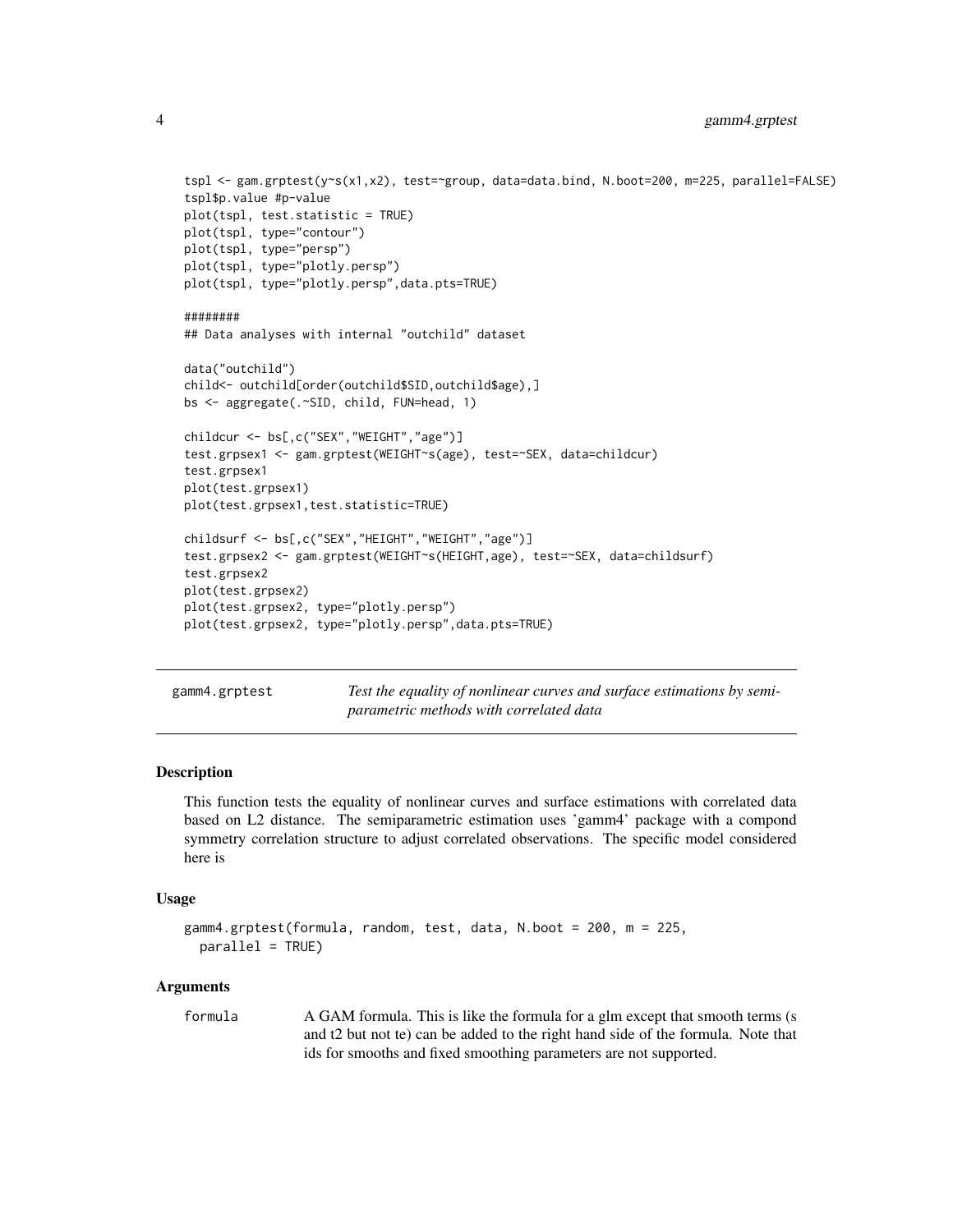#### <span id="page-4-0"></span>gamm4.grptest 5

| random   | An optional formula specifying the random effects structure in lmer style.                                                     |
|----------|--------------------------------------------------------------------------------------------------------------------------------|
| test     | An indicator of variable for testing nonlinear curves or surface estimations                                                   |
| data     | A data frame or list containing the model response variable and covariates re-<br>quired by the formula.                       |
| N.boot   | the number of bootstrap replicates. This should be a single positive integer.                                                  |
| m        | the number of the sampling points for the Monte-Carlo integration.                                                             |
| parallel | Parallel computation of semiparametric estimations with bootstrap samples for<br>getting test statistics under null hypothesis |

#### Details

 $y_{ij} = m_i(x_{ij}) + b_i + e_{ij}$ 

where  $m_i(i)$ , are semiparametric smooth functions; b\_i are subject-specific random intercept; e\_ij are subject-specific errors. The errors  $e_i$  ij do not have to be independent  $N(0, \text{sigma}^2)$  errors. The errors can be heteroscedastic, i.e.,  $e_i$  = sigma\_i(x\_ij) \* u\_ij, where u\_ij are independent identically distributed errors with mean 0 and variance 1.

We are interested in the problem of testing the equality of the regression curves (when x is onedimensional) or surfaces (when x is two-dimensional),

 $H_0$ :  $m_1(.) = m_2(.) = ... v.s.H_1$ : otherwise

The problem can also be viewed as the test of the equality in the one-sample problem for functional data.

A bootstrap algorithm is applied to test the equality of semiparametric curves or surfaces based on L2 distance.

#### See Also

[gamm4](#page-0-0) [gam.grptest](#page-1-1) [plot.gamtest](#page-8-1)

```
#Test the equality of three nonlinear curves
m1 <- 120 #number of subjects in group 1
m2 <- 100 #number of subjects in group 2
m3 <- 110 #number of subjects in group 3
n1 <- 3 #number of repeated measurements for each subject in group 1
n2 <- 4 #number of repeated measurements for each subject in group 2
n3 <- 2 #number of repeated measurements for each subject in group 3
sigmal <-0.3sigma2 < -0.2sigma3 < -0.2sigma.noise1 <- sigma.noise2 <- sigma.noise3 <- 0.1
f1 <- function(u) sin(2*pi*u)f2 <- f3 <- function(u) sin(2*pi*u)+u/3N1 <- m1*n1N2 <- m2*n2
N3 <- m3*n3
```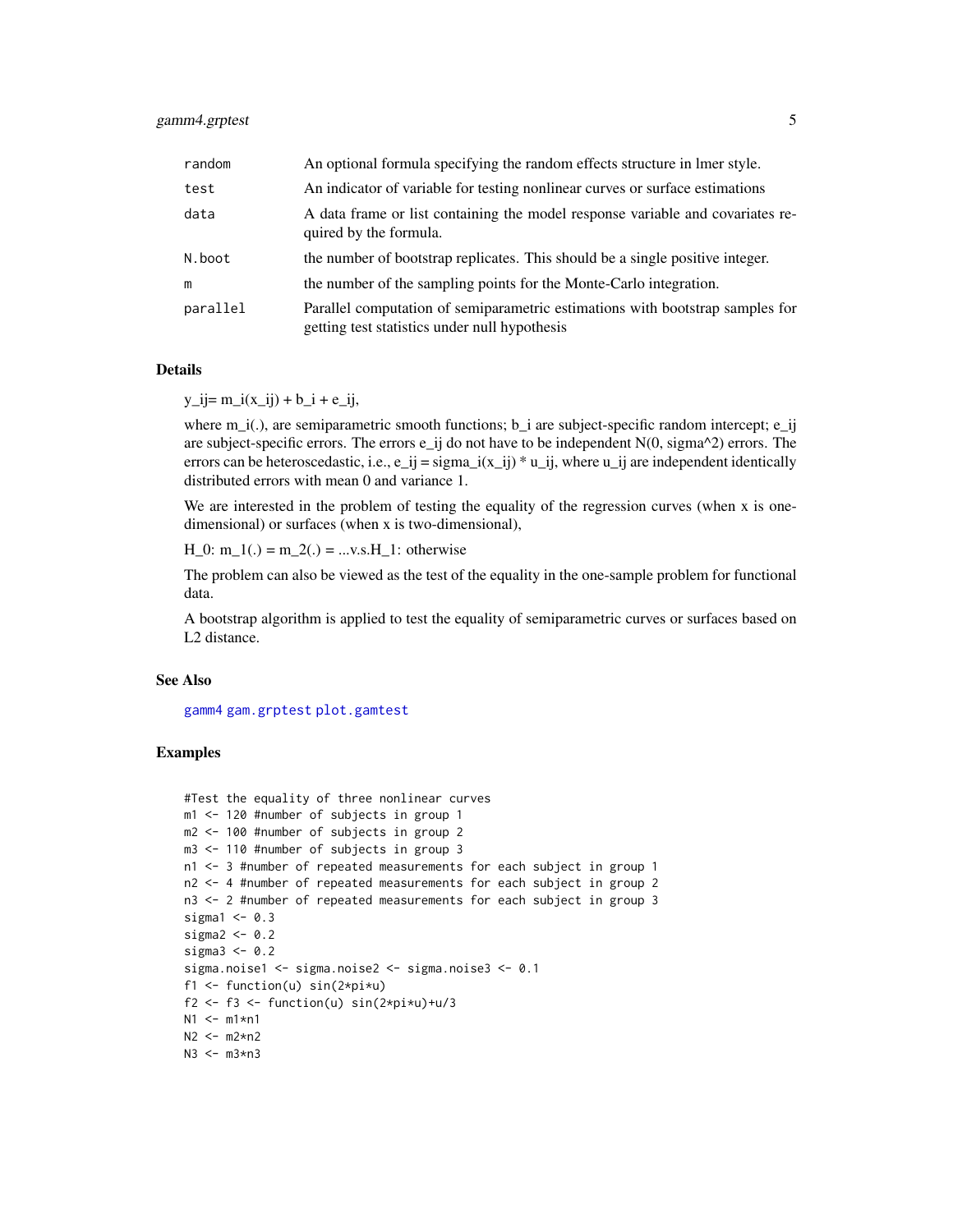```
x11 <- runif(N1,0,1)
b1i \leftarrow \text{norm}(m1, 0, \text{sigma1})b1 \leftarrow rep(b1i, each=n1)id1 \leq rep(1:m1, each=n1)
y1 <- f1(x11) + b1 + rnorm(N1, 0, sigma.noise1)
x21 \le - runif(N2,0,1)
b2i \leftarrow \text{norm}(m2, 0, \text{sigma2})b2 \leftarrow rep(b2i, each=n2)id2 \leq rep((m1+1):(m1+m2), each=n2)
y2 \le f2(x21) + b2 + \text{norm}(N2, 0, \text{sigma.noise2})x31 <- runif(N3,0,1)
b3i < -rnorm(m3, 0, sigma3)b3 <- rep(b3i,each=n3)
id3 <- rep((m1+m2+1):(m1+m2+m3),each=n3)
y3 <- f3(x31) + b3 + rnorm(N3,0,sigma.noise2)
dat <- data.frame(rbind(cbind(id1, x11,y1,1), cbind(id2, x21, y2,2), cbind(id3, x31, y3,3)))
colnames(dat)=c('id','x', 'y','grp')
testout <- gamm4.grptest(formula=y~s(x,k=6,bs="cr"), test=~grp,
                         random=~(1|id), data=dat, N.boot=200, m=225, parallel = TRUE)
testout
plot(testout)
dat0 <- data.frame(rbind(cbind(id3, x31, y3, 3), cbind(id2, x21, y2, 2)))
colnames(dat0)=c('id', 'x', 'y', 'grp')
testout0 <- gamm4.grptest(formula=y~s(x,k=6,bs="cr"), test=~grp,
       random=~(1|id), data=dat0, N.boot=200, m=225, parallel= TRUE)
testout0$p.value
plot(testout0, test.statistic = TRUE)
########
## Semiparametric test the equality for regression surfaces with longitudinal data
## Simulate data sets
f1 <- function(u,v) 2*u^2+3*v^2f2 <- function(u,v) 2*u^2+3*v^2+sin(2*pi*u)m1 <- 100 #number of subjects in group 1
n1 <- 4 #number of repeated measurements for each subject in group 1
m2 <- 120 #number of subjects in group 2
n2 <- 3 #number of repeated measurements for each subject in group 2
N1 <- m1*n1
N2 <- m2*n2
sigmal <-0.2sigma2 < -0.15sigma.noise1 <- 0.04
sigma.noise2 <- 0.05
x11 <- runif(N1,0,1)
x12 \le runif(N1,0,1)
b1i \leftarrow \text{norm}(m1, 0, \text{sigma1})b1 <- rep(b1i,each=n1)
```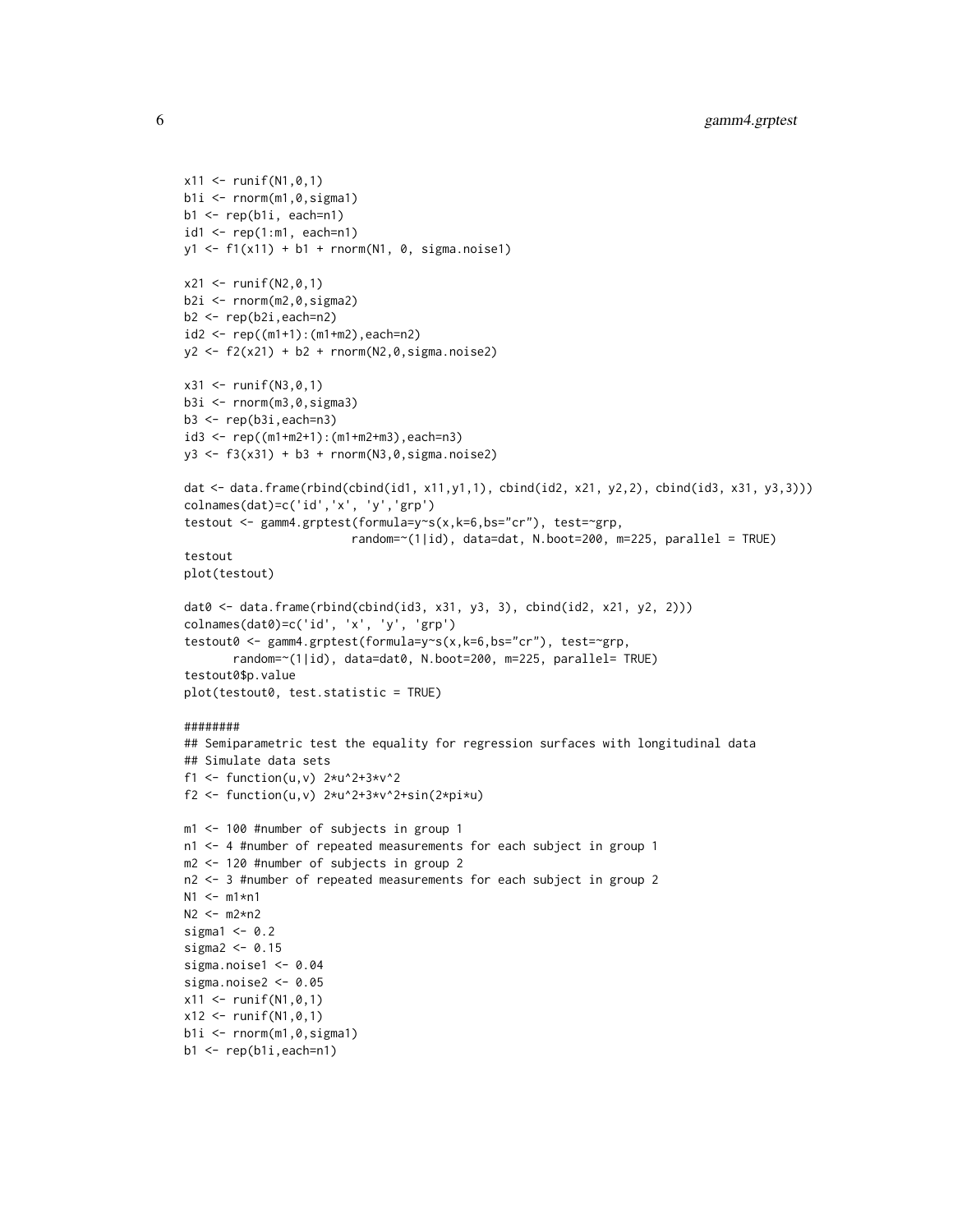#### <span id="page-6-0"></span>outchild **7**

```
id1 \leftarrow rep(1:m1, each=n1)y1 <- f1(x11,x12) + b1 + rnorm(N1,0, sigma.noise1)
x21 <- runif(N2,0,1)
x22 \le runif(N2,0,1)
b2i \leftarrow \text{norm}(m2, 0, \text{sigma2})b2 \leftarrow rep(b2i, each=n2)id2 <- rep((m1+1):(m1+m2),each=n2)
y2 <- f2(x21,x22) + b2 + rnorm(N2,0,sigma.noise2)
y3 <- f1(x21,x22) + b2 + rnorm(N2,0,sigma.noise2)
dat <- data.frame(rbind(cbind(id1, x11, x12,y1,1), cbind(id2, x21, x22, y2,2)))
colnames(dat)=c('id','x1','x2', 'y','grp')
test.spline1 <- gamm4.grptest(formula=y~t2(x1,x2), test=~grp,
               random=~(1|id), data=dat, N.boot=200, m=225, parallel=TRUE)
plot(test.spline1)
plot(test.spline1, type="plotly.persp")
plot(test.spline1, type="plotly.persp", data.pts=TRUE)
dat0 <- data.frame(rbind(cbind(id1, x11, x12, y1, 1), cbind(id2, x21, x22, y3, 2)))
colnames(dat0)=c('id','x1','x2', 'y','grp')
test.spline0 <- gamm4.grptest(y~t2(x1,x2), test=~grp,
               random=~(1|id), data=dat0, N.boot=200, m=225, parallel=TRUE)
test.spline0
plot(test.spline0, test.statistic = FALSE)
plot(test.spline0)
plot(test.spline0, type="plotly.persp")
########
## Data analyses with internal "outchild" dataset
data("outchild")
outchild1016 <- outchild[(outchild$age<=16 & outchild$age>10),]
child.repw <- outchild1016[(outchild1016$RACE==1),]
child.reptest1 <- gamm4.grptest(HEIGHT~s(age), random=~(1|SID),
                                test=~SEX, data=child.repw, parallel = TRUE)
child.reptest1
plot(child.reptest1)
plot(child.reptest1,test.statistic = FALSE)
child.reptest2 <- gamm4.grptest(WEIGHT~t2(age,HEIGHT), random=~(1|SID),
                               test = <b>SEX</b>, data = child. repw, parallel = TRUE)
plot(child.reptest2,type="plotly.persp")
plot(child.reptest2,type="contour")
```
outchild *Longitudinal health data of 1065 children from age 6 to 15.*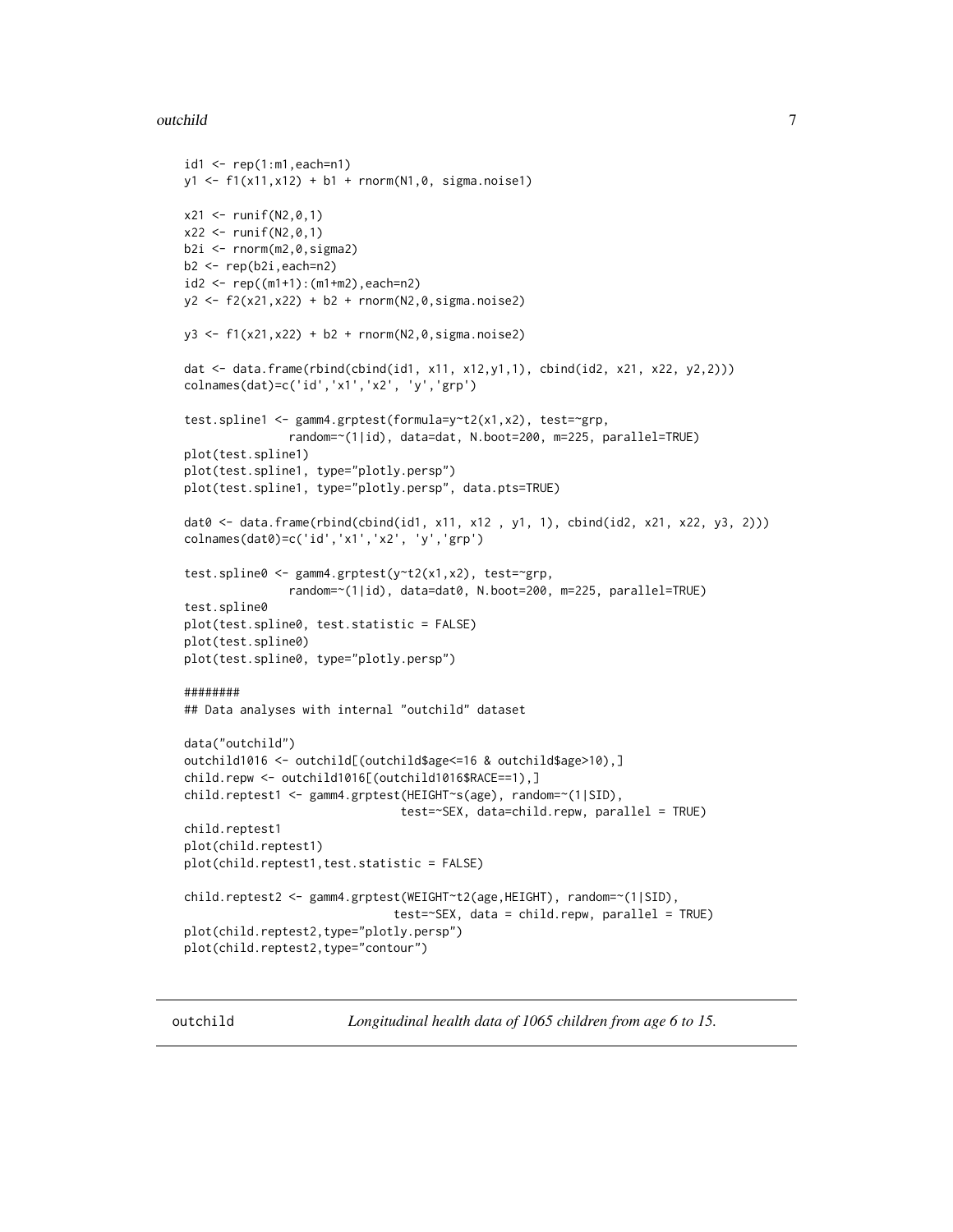#### Description

A dataset containing the demographic and health related data of 1065 children.

#### Usage

data(outchild)

#### Format

A data frame with 6681 rows and 21 variables:

SID Child ID

SEX 1=male,2=female

RACE 1=white,2=black

WEIGHT Weight of the child

HEIGHT Height of the child

age Age of a child

dias Diastolic blood pressure

sys Systolic blood pressure

heartrate Heart rate

pulse Blood pulse

BMI Body Mass Index (BMI)

HeightZ Normalized height

HeightPct Percentile of height over standardized population

WeightZ Normalized weight

WeightPct Percentile of weight over standardized population

BMIZ Normalized BMI

BMIPCT Percentile of BMI over standardized population

SBPpct Systolic blood pressure percentile

DBPpct Diastolic blood pressure percentile

HTN\_ANY 1=Hypertension 0=No hypertension

HTNpre\_ANY 1=Pre-hypertension 0=No pre-hypertension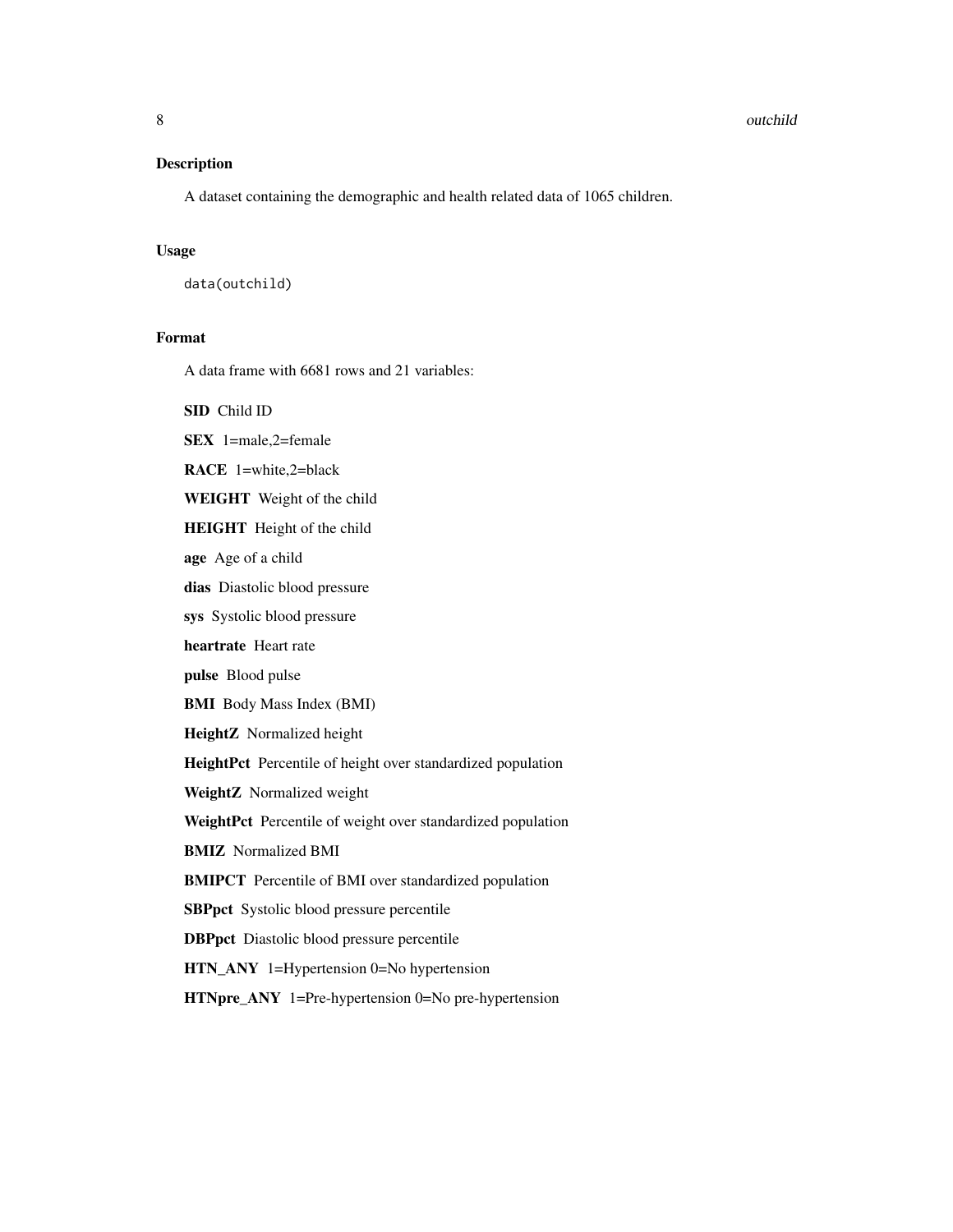#### <span id="page-8-1"></span><span id="page-8-0"></span>plot.gamtest *Plot a gamtest Object*

#### Description

This function plots the semiparametric estimation of nonlinear curves and surface.

#### Usage

```
## S3 method for class 'gamtest'
plot(x, test.statistic = FALSE,
  test.stat.type = "density", main = "", n = 256,
  legend.position = "topright", se.est = FALSE, data.pts = FALSE,
  type = "contour", \dots)
```
#### Arguments

| X               | A gamtest object.                                                                                                                                                                                                                        |
|-----------------|------------------------------------------------------------------------------------------------------------------------------------------------------------------------------------------------------------------------------------------|
|                 | test statistic If TRUE, plot the density of the test statistic under null hypothesis; if FALSE,<br>plot the estimated curves/surfaces.                                                                                                   |
|                 | test.stat.type must have "test.statistic=TRUE". Default is "test.stat.type=density". If "test.stat.type=hist",<br>plot the histogram of the test statistic under null.                                                                   |
| main            | The title of the plot.                                                                                                                                                                                                                   |
| n               | The number of points that are used to draw the curves or surfaces in the plot.                                                                                                                                                           |
| legend.position |                                                                                                                                                                                                                                          |
|                 | the position of legend in the plot: "topright", "topleft", "bottomright", "bottom-<br>left", etc.                                                                                                                                        |
| se.est          | If TRUE, plot the pointwise 95% confidence intervals of curves; if FALSE, don't<br>plot the pointwise confidence intervals.                                                                                                              |
| data.pts        | If TRUE, plot raw data points. If FALSE, only plot estimated curves/surfaces.                                                                                                                                                            |
| type            | Only used for ploting surfaces. If "type=contour", then contour plot from vis.gam<br>function in mgcv package; if "type=persp", then plot persp from vis.gam func-<br>tion; if "type=plotly.persp", then plot persp from plotly package. |
| $\cdots$        | Other options from package "mgcv" "vis.gam()" function.                                                                                                                                                                                  |
|                 |                                                                                                                                                                                                                                          |

#### Details

This function is to plot a gamtest object. If "test.statistic=TRUE", a density plot of the test statistic under null hypothesis will be generated; if "test.statistic=FALSE", the estimated curves/surfaces for all groups are drawn.

#### See Also

[gam](#page-0-0) [gamm4](#page-0-0) [gamm4.grptest](#page-3-1) [gam.grptest](#page-1-1)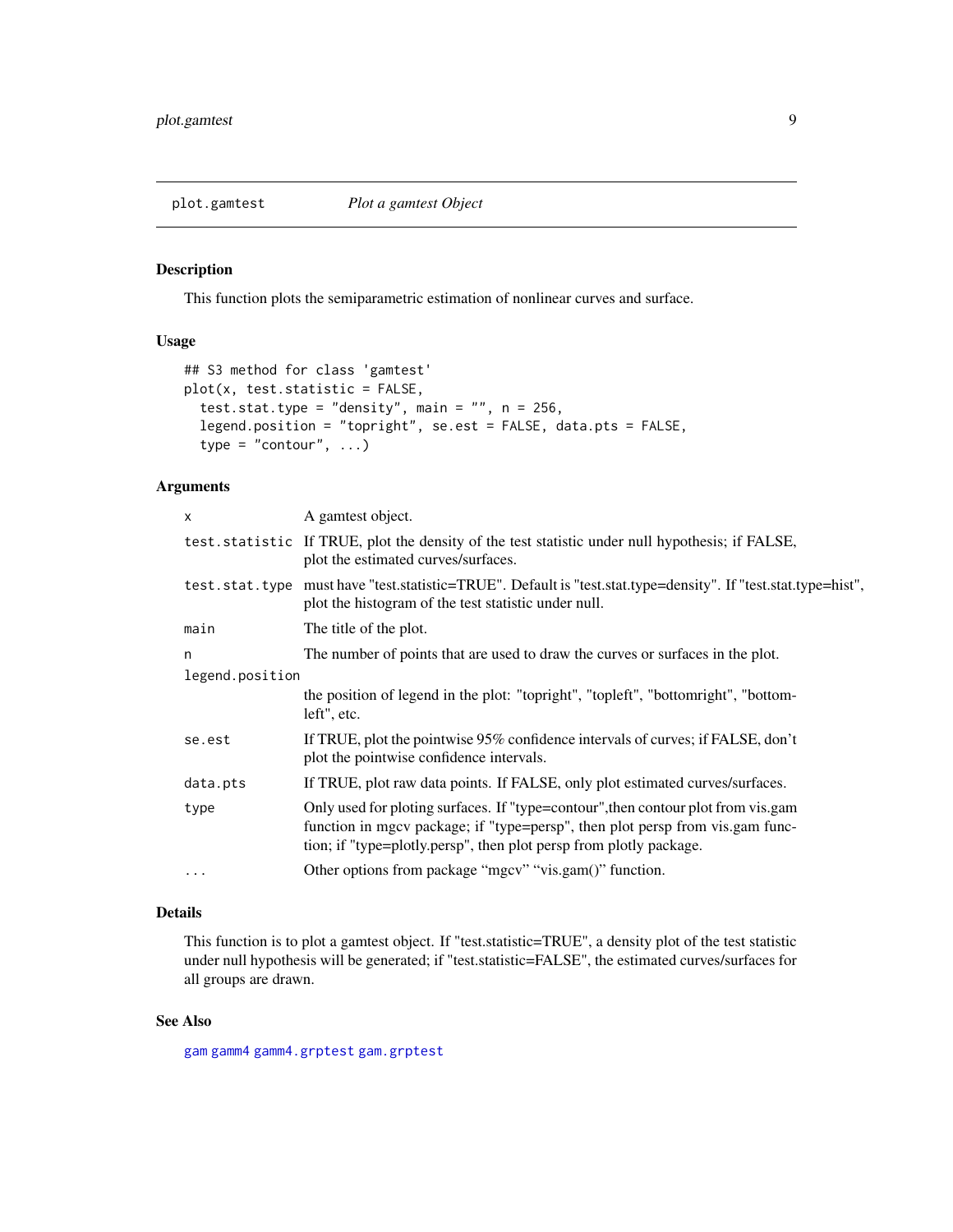```
n1 < -200x1 \leftarrow runif(n1,min=0, max=3)sd1 < -0.2e1 \leq rnorm(n1, sd=sd1)
y1 \leftarrow \sin(2*x1) + \cos(2*x1) + e1n2 < -120x2 <- runif(n2, min=0, max=3)
sd2 \leq 0.25e2 < -rnorm(n2, sd=sd2)y2 \le -\sin(2*x2) + \cos(2*x2) + x2 + e2data.bind \leq rbind(cbind(x1,y1,1), cbind(x2,y2,2))
data.bind <- data.frame(data.bind)
colnames(data.bind)=c('x','y','group')
t1 <- gam.grptest(y~s(x,bs="cr"),test=~group,data=data.bind)
t1
plot(t1)
plot(t1,test.statistic=TRUE)
########
## Semiparametric test the equality for regression surfaces
## Simulate data sets
n1 <- 200
x11 \leftarrow runif(n1,min=0, max=3)x12 \le runif(n1, min=0, max=3)
sd1 \leq -0.2e1 \le - rnorm(n1,sd=sd1)
y1 \leftarrow 2*x11^2 + 3*x12^2 + e1n2 < -120x21 \leftarrow runif(n2, min=0, max=3)x22 \le runif(n2, min=0, max=3)
sd2 < -0.25e2 \leq rnorm(n2, sd=sd2)y2 <- 2*x21^2 + 3*x22^2 + 4*sin(2*pi*x21) + e2
n3 < - 150x31 <- runif(n3,min=0, max=3)
x32 \leftarrow runif(n3,min=0, max=3)sd3 \leq -0.2e3 \leq rnorm(n3,sd=sd1)y3 <- 2*x31^2 + 3*x32^2 + e3
data.bind <- rbind(cbind(x11, x12 ,y1,1), cbind(x21, x22, y2,2), cbind(x31, x32, y3,3))
data.bind <- data.frame(data.bind)
colnames(data.bind)=c('x1','x2', 'y','group')
```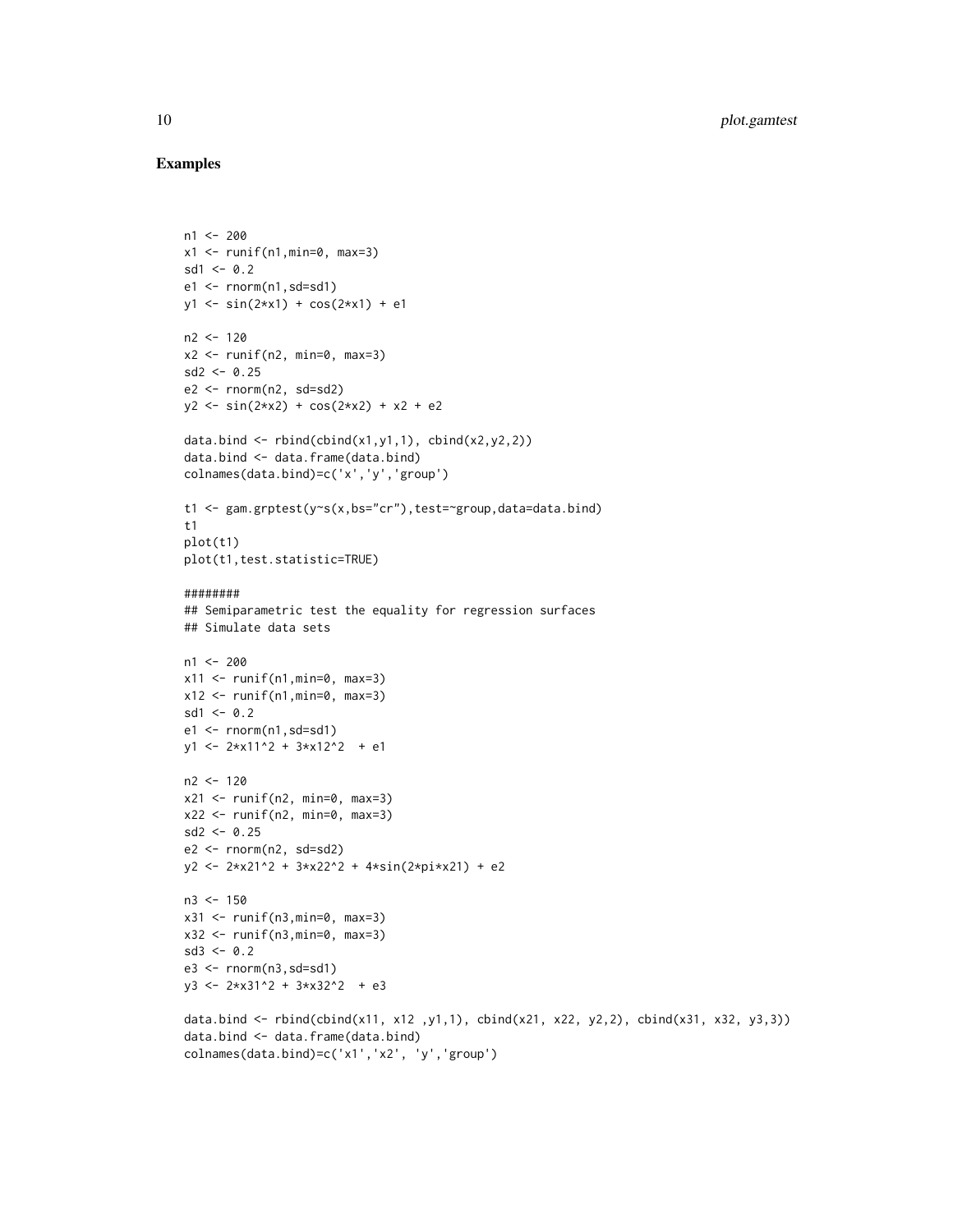#### <span id="page-10-0"></span>print.gamtest 11

```
tspl <- gam.grptest(y~te(x1,x2),test=~group,data=data.bind,N.boot=200,m=225,parallel=FALSE)
tspl$p.value #p-value
plot(tspl)
plot(tspl,test.statistic = TRUE)
plot(tspl,type="plotly.persp")
plot(tspl,type="plotly.persp", data.pts=TRUE)
```
print.gamtest *Print a gamtest Object*

#### Description

This function print the semiparametric estimation of nonlinear curves and surface.

#### Usage

```
## S3 method for class 'gamtest'
print(x, digits = 4, ...)
```
#### Arguments

| $\mathsf{x}$ | A gament object.                                 |
|--------------|--------------------------------------------------|
| digits       | Number of digits for test statistic and p-value. |
| .            | Other generic options.                           |

<span id="page-10-1"></span>

| T.L2c | Test the equality of nonparametric curves or surfaces based on L2 |  |
|-------|-------------------------------------------------------------------|--|
|       | distance                                                          |  |

#### Description

This function tests the equality of nonparametric curves and surface estimations based on L2 distance. The specific model considered here is

#### Usage

```
T.L2c(formula, test, data, N.boot = 200, degree = 1, criterion = c("aicc",
  "gcv"), family = c("gaussian", "symmetric"), m = 225, user.span = NULL,
  ...)
```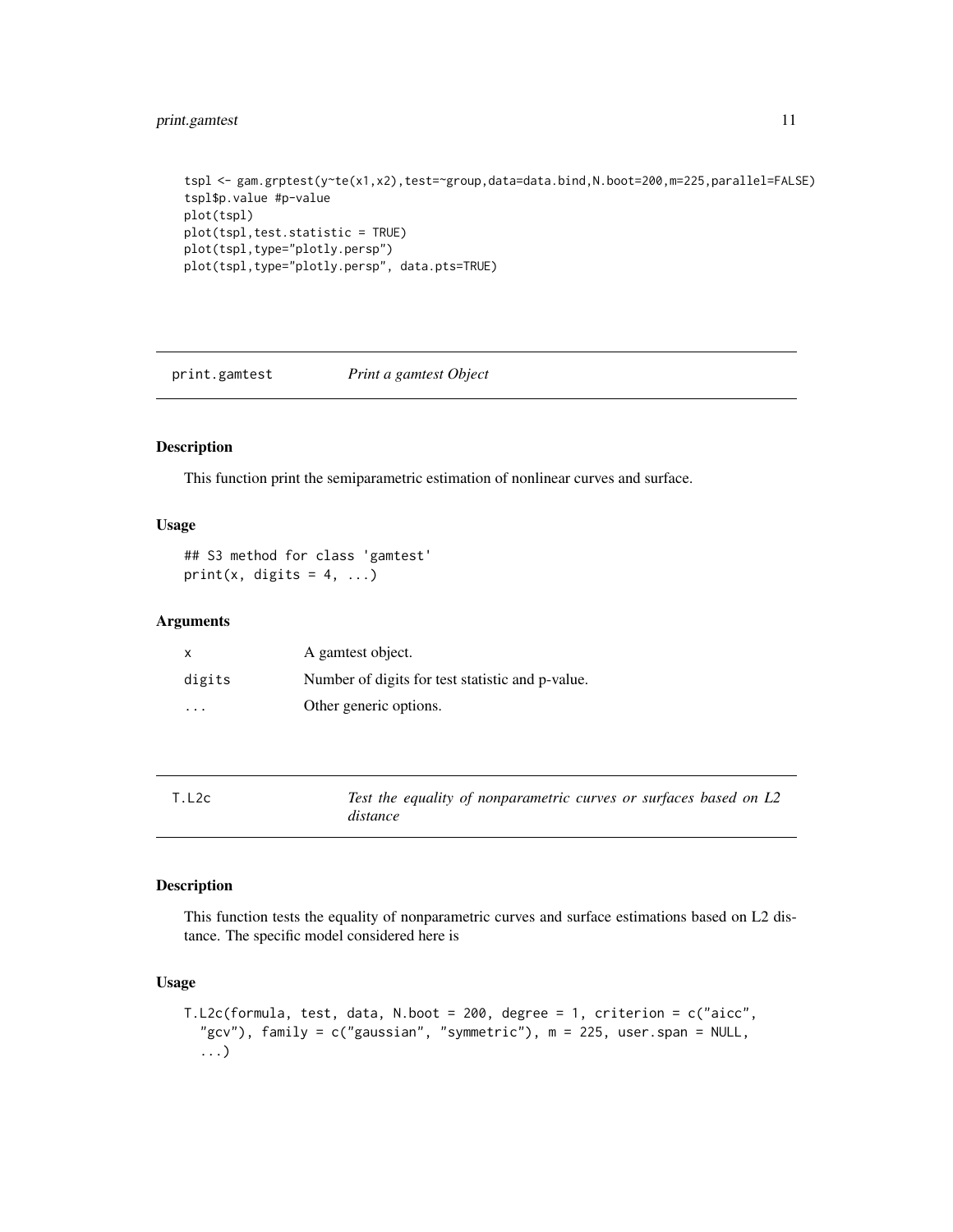#### <span id="page-11-0"></span>Arguments

| formula   | A regression formula. This is like the formula for a lm.                                                                                                |
|-----------|---------------------------------------------------------------------------------------------------------------------------------------------------------|
| test      | An indicator of variable for testing nonparametric curves or surface estimations                                                                        |
| data      | A data frame or list containing the model response variable and covariates re-<br>quired by the formula.                                                |
| N.boot    | the number of bootstrap replicates. This should be a single positive integer.                                                                           |
| degree    | the degree of the local polynomials to be used. It can ben 0, 1 or 2.                                                                                   |
| criterion | the criterion for automatic smoothing parameter selection: "aicc" denotes bias-<br>corrected AIC criterion, "gcv" denotes generalized cross-validation. |
| family    | if "gaussian" fitting is by least-squares, and if "symmetric" a re-descending M<br>estimator is used with Tukey's biweight function.                    |
| m         | the number of the sampling points for the Monte-Carlo integration.                                                                                      |
| user.span | the user-defined parameter which controls the degree of smoothing.                                                                                      |
| $\cdots$  | other options from "loess" package.                                                                                                                     |

#### Details

 $y_i = m_i(x_i) + e_i$ 

where  $m_i(.)$ , are semiparametric smooth functions; e\_ij are subject-specific errors. The errors e\_ij do not have to be independent  $N(0, \text{sigma}^2)$  errors. The errors can be heteroscedastic, i.e., e\_ij  $=$  sigma\_i(x\_ij)  $*$  u\_ij, where u\_ij are independent identically distributed errors with mean 0 and variance 1.

We are interested in the problem of testing the equality of the regression curves (when x is onedimensional) or surfaces (when x is two-dimensional),

 $H_0$ : m\_1(.) = m\_2(.) = ... v.s. H\_1: otherwise

The problem can also be viewed as the test of the equality in the one-sample problem for functional data.

A bootstrap algorithm is applied to test the equality of semiparametric curves or surfaces based on L2 distance.

#### See Also

[gam.grptest](#page-1-1)

```
n1 <- 200
x1 <- runif(n1,min=0, max=3)
sd1 < -0.2e1 \leq r \text{norm}(n1, sd = sd1)y1 <- sin(2*x1) + cos(2*x1) + e1
n2 <- 120
x2 \le runif(n2, min=0, max=3)
sd2 < -0.25
```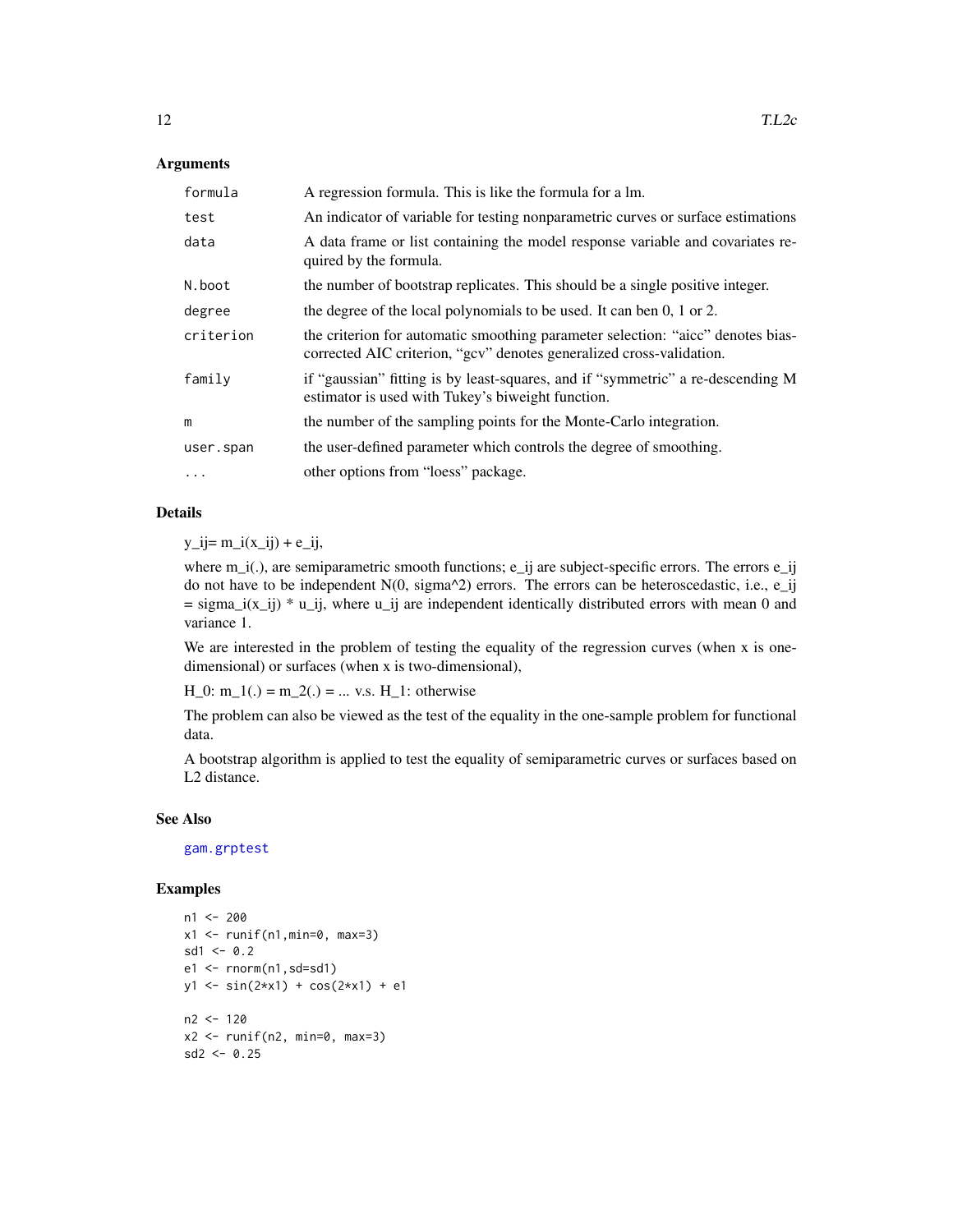#### $T.L2c$  13

```
e2 \leq -rnorm(n2, sd=sd2)y2 \le -\sin(2*x2) + \cos(2*x2) + x2 + e2dat \leq data.frame(rbind(cbind(x1,y1,1), cbind(x2,y2,2)))
colnames(dat)=c('x','y','group')
t1 <- T.L2c(formula=y~x,test=~group,data=dat)
t1$p.value
########
## Semiparametric test the equality for regression surfaces
## Simulate data sets
n1 <- 200
x11 < - runif(n1, min=0, max=3)
x12 \le runif(n1, min=0, max=3)
sd1 < -0.2e1 <- rnorm(n1,sd=sd1)
y1 <- 2*x11^2 + 3*x12^2 + e1
n2 <- 120
x21 <- runif(n2, min=0, max=3)
x22 \le runif(n2, min=0, max=3)
sd2 < -0.25e2 <- rnorm(n2, sd=sd2)
y2 <- 2*x21^2 + 3*x22^2 + sin(2*pi*x21) + e2
n3 <- 150
x31 \leftarrow runif(n3,min=0, max=3)x32 <- runif(n3,min=0, max=3)
sd3 \leq 0.2e3 <- rnorm(n3,sd=sd1)
y3 <- 2*x31^2 + 3*x32^2 + e3
data.bind <- data.frame(rbind(cbind(x11, x12, y1,1), cbind(x21, x22, y2,2), cbind(x31, x32, y3,3)))
colnames(data.bind)=c('x1','x2', 'y','group')
```

```
T.L2c(formula=y~x1+x2,test=~group,data=data.bind)
```